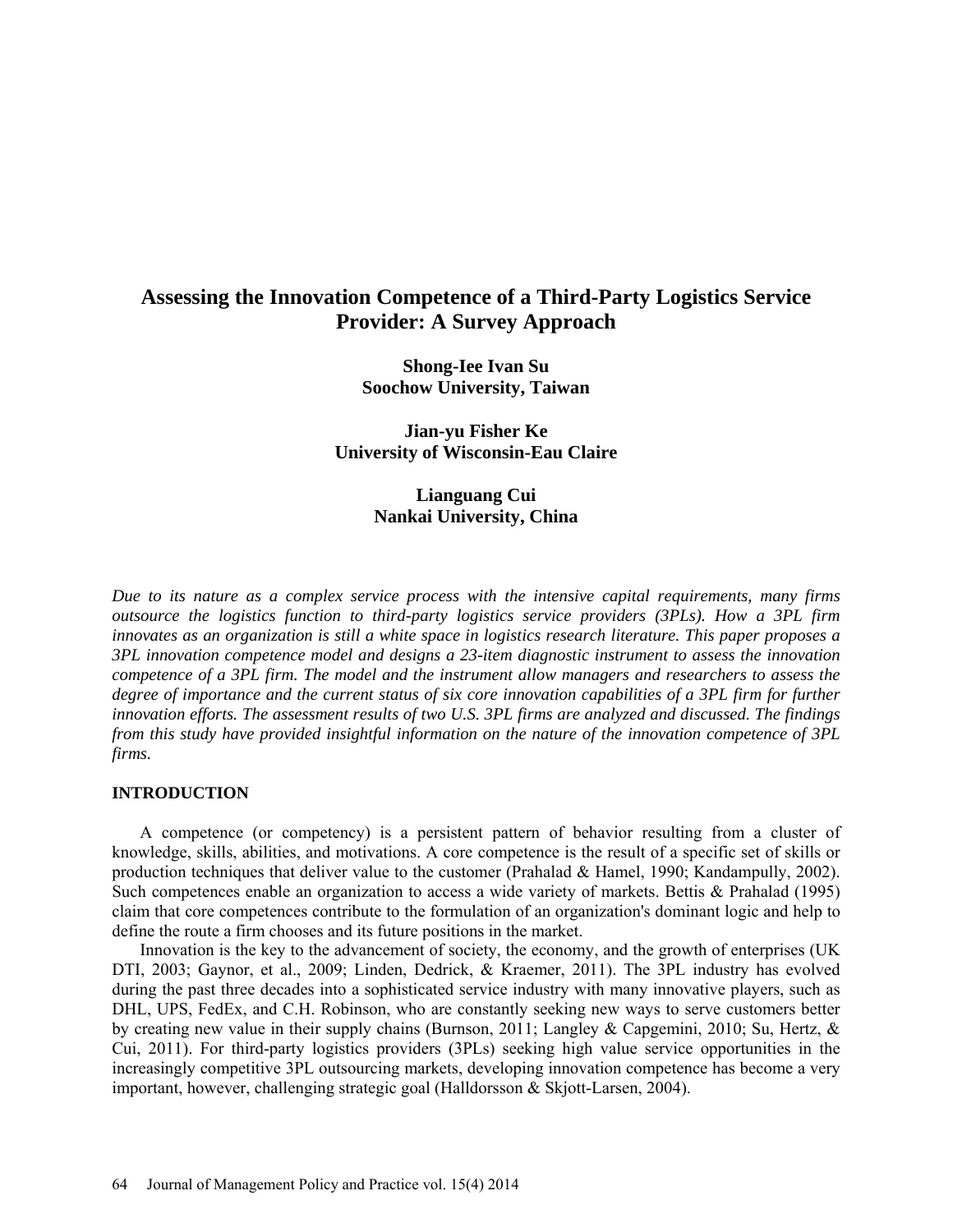UPS, a highly recognized global 3PL, has been very successful in developing its logistics innovation competence by formulating a formal organizational mechanism for innovation and creating high-impact and value-added new services (Mullen, 2004). We believe it is the key reason for its continuing recordbreaking profit achievement (economicsnewspaper.com, 2011; Berman, 2013). It is clear that innovation has evolved as a core competency of many 3PL firms.

The purpose of this paper is to introduce an innovation competence model for 3PL firms and develop a diagnostic instrument for them to assess their innovation competence levels. The innovation competence model prescribes the ideal organizational patterns and formalizes the organizational behaviors needed for exceptional 3PL innovation performance. The diagnostic instrument helps a 3PL firm to assess its key capability gaps and develop strategies to enhance its innovation competence.

#### **LITERATURE REVIEW**

Logistics is an essential business function. This function has increased its importance in the past two decades due to factors such as customer requirements, pressure to reduce costs while still maintaining service levels, and globalization. The focus of logistics management has also changed from the operational to the strategic arena and also from the internal integration to the external collaboration emphasis (Mentzer, et al., 2008). A firm's logistics distinctive capability has been considered a valuable strategic resource that provides sustainable competitive advantage and eventually superior performance. Firms' implementation of process innovation is increasingly relying on logistics-oriented solutions (Olavarrieta & Ellinger, 1997).

The 3PL service industry is developing as a result of the emerging demand on logistics services. Specialization and outsourcing, logistics as a strategic component, globalization, lead time reductions, and customer orientation are some of the major changes contributing to this interest in logistics. Integration of the supply chain has become an important way for industrial firms to gain competitive advantage (Bowersox, Daugherty, Dröge, Rogers, & Wardlaw, 1989; CLM, 1995; Mentzer, Stank, & Esper, 2008). Furthermore, due to its nature as a complex service process with the intensive capital requirements, many firms outsource the logistics function to 3PLs that possess the expertise in the supply chain logistics integration and execution.

The U.S. 3PL industry has experienced explosive growth in the last two decades (Knemeyer  $\&$ Murphy, 2005), and the trend is expected to continue (Lieb, 2008). However, extensive outsourcing of logistical needs is not limited to the U.S. market. The rationale for choosing to outsource is somewhat universal. As Lau and Zhang (2006) noted, economic, strategic, and environmental factors are the main drivers that motivate organizations to outsource in both developed and developing countries. Managers also realize they can develop logistics competencies through third-party relationships, rather than by trying to develop the necessary expertise internally (Halldorsson & Skjott-Larsen, 2004). Armstrong & Associates (2013) has been calculating the global 3PL market for more than 10 years. In 2011, the global 3PL industry was estimated to create \$616 billion in revenues. Asia was the largest (\$191.1 billion), Europe came next (\$160.4 billion), North America was third (\$159.9 billion), and all other countries (\$104.7 billion) took up the rest.

Wagner & Franklin (2008) claimed that logistics innovation has a unique nature since it often arises not because of a formal plan or process but as an ad hoc response to a customer request. However, there is not a common and consistent understanding of the meaning of logistics innovation across the organization (Oke, 2008). According to Oke (2008), logistics innovation should include service product innovations and technological developments. In contrast, Wagner & Busse (2008) define innovation as "a subjective novelty which is the result of a conscious management process and which aims at economic exploitation" (p.2). They concluded that logistics innovation should be manageable and serves exploitation purpose (Wagner & Busse, 2008).

Flint, Larsson, Gammelgaard, and Mentzer (2005) treat logistics innovation as ''any logistics related service from the basic to the complex that is seen as new and helpful to a particular focal audience'' (p.114). How do firms and organizations organize processes for logistics innovation? Flint et al. (2005)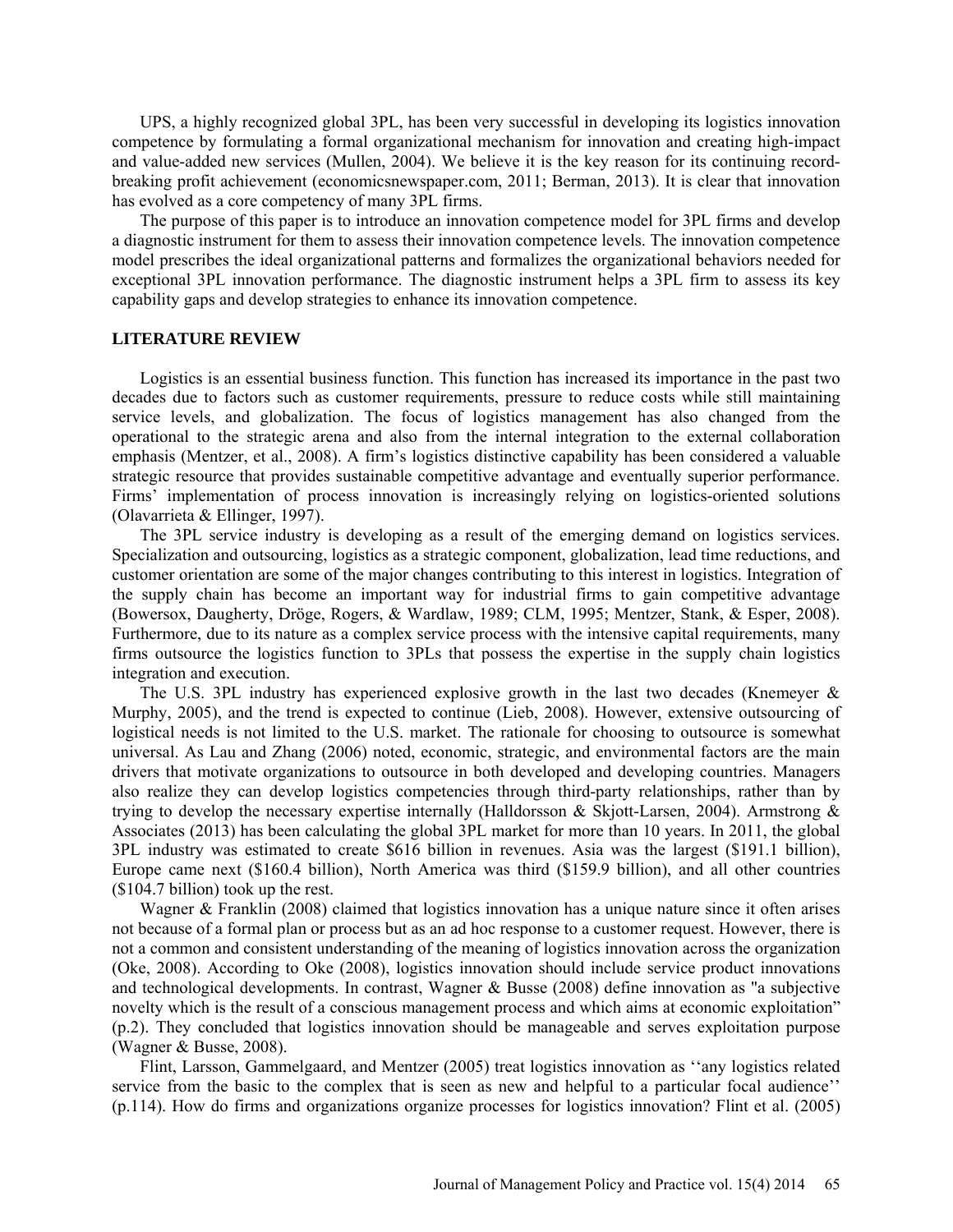argue that the focus for successful firms is not on the innovations themselves, but on the processes they use to be innovative. They focused their study on the social aspects of logistics innovation highlighting interactions and reflexivity among the innovating actors (i.e., executives, managers, and frontline personnel in a logistics innovation project).

Several international, multiple case, comparison studies on the innovation of 3PLs in Northern Europe and Greater China (mainland China, Hong Kong, Macau, and Taiwan) have revealed new insights into the innovation of 3PLs. In their earlier work, Cui, Hertz, and Su (2008; 2009), found that 3PLs possess strong intention to innovate to deliver high value to their customers in many business dimensions and thus create their own value. Cui, Hertz, and Su (2010a) also utilized the case data collected from the 3PL innovation study to examine a case firm from the perspective of a strategic management process. They recognized that 3PL innovation can be a critical strategic management process, including communicating, identifying needs, generating ideas, analyzing, developing, transferring, and creating atmosphere. In their later studies (Cui, Hertz, & Su, 2010b; Cui, Su, & Hertz, 2012; Su, Cui, & Hertz, 2012), they looked at factors that drive or deter 3PLs from innovation and the performance of 3PL innovations. The findings showed that successful 3PL innovations could bring substantial tangible and intangible advantages to supply chain partners.

#### **METHODOLOGY**

## **Development of 3PL Innovation Competence Model**

Following on the work of Su et al. (2012), a 3PL innovation competence model is developed. Figure 1 shows a 3PL innovation competence model composed of six key innovation capabilities (or constructs in the original paper, Su, et al., 2012). Their relationships are represented by the linked arrows and corresponding propositions.



Table 1 lists the definitions and codes for the six innovation capabilities shown in Figure 1. The strong motivation to create substantial new value for its supply chain has led a 3PL to develop deep relationships with external supply chain partners, particularly its key clients. Deep external relationships with key clients or potential clients create more opportunities for a 3PL to investigate the logistics demands that are needed but are not yet satisfied; in other words, the logistics jobs-to-be-done of its clients. With the knowledge of the clients' jobs-to-be-done, a 3PL can design the most appropriate service offerings and related supporting business dimensions to satisfy clients' unmet needs. Furthermore, organizational transition in the 3PL will need to be in place to cope with all the changes required for the new service offerings. Finally, a 3PL must collaborate closely and intensely with its clients and supply chain partners to deliver superior supply chain performance; that is, they must create substantial new value for the 3PL, its clients, and its supply chain partners.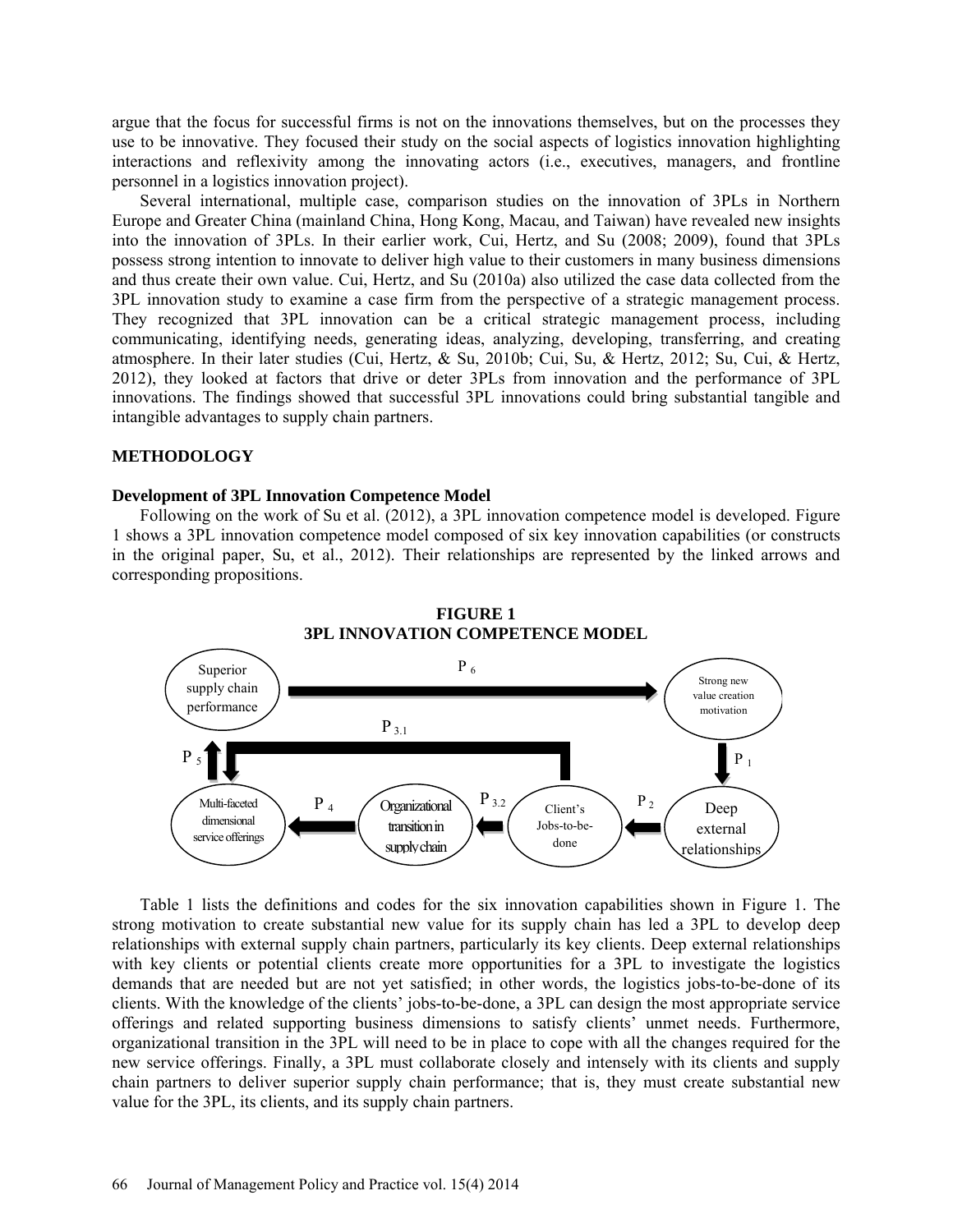**TABLE 1 DEFINITIONS OF SIX KEY INNOVATION CAPABILITIES OF A 3PL**

| <b>Capability</b>                                                                                                                                                                                                                                                | <b>Definition</b>                                                                                                                                                                                                                                                                                                                                                                                                                                                                                    | Code       |  |  |
|------------------------------------------------------------------------------------------------------------------------------------------------------------------------------------------------------------------------------------------------------------------|------------------------------------------------------------------------------------------------------------------------------------------------------------------------------------------------------------------------------------------------------------------------------------------------------------------------------------------------------------------------------------------------------------------------------------------------------------------------------------------------------|------------|--|--|
| New values of business of a 3PL firm are created by service<br>innovation in the supply chain. They are mainly driven by<br>New value creation<br>those controllable factors to look for substantial new value<br>creation opportunities in their supply chains. |                                                                                                                                                                                                                                                                                                                                                                                                                                                                                                      |            |  |  |
| External<br>relationships                                                                                                                                                                                                                                        | In order to find the new value creation opportunities, an<br>innovative 3PL firm tries hard to develop deep relationships<br>with their supply chain partners, especially focusing on the<br>core clients.                                                                                                                                                                                                                                                                                           | ER         |  |  |
| Jobs-to-be-done                                                                                                                                                                                                                                                  | An innovative 3PL interacts with their key clients proactively<br>and develop intelligence capability to monitor key industry<br>trends to identify important but unsatisfied clients' problems,<br>or "jobs" with the goal to design new service offerings to help<br>clients more effectively, reliably, conveniently, and affordably<br>solve these important problems at a given price.                                                                                                          | <b>JOB</b> |  |  |
| Organizational<br>transition                                                                                                                                                                                                                                     | An innovative 3PL owns reliable, flexible and economic<br>service capability to effectively interact with its clients and<br>supply chain partners to support its transition from the current<br>organizational format to that needed by the innovative solution<br>provisions for clients.                                                                                                                                                                                                          | <b>OT</b>  |  |  |
| Multi-faceted<br>dimensional service<br>offerings                                                                                                                                                                                                                | An innovative 3PL designs, tests, launches and improves the<br>innovative service offerings supported by multi-facet business<br>dimensions for its clients in need and collaborate effectively<br>with its clients. Other supply chain partners may often join to<br>bring in their capabilities that are required to deliver the<br>innovative service offerings.                                                                                                                                  | <b>MSO</b> |  |  |
| Supply chain<br>performance                                                                                                                                                                                                                                      | The tangible benefits and the intangible effects in supply chain<br>are created from the superior supply chain performance when<br>3PL innovative service offerings supported by multi-faceted<br>business dimensions are successfully implemented. Tangible<br>are related to the operational and financial<br>benefits<br>performances and can be measured quantitatively. Intangible<br>effects are related to competence and relational performances<br>and are normally measured qualitatively. | <b>SCP</b> |  |  |

To be more specific, the proposed relationships between the six capabilities in the 3PL innovation competence model are described in Table 2.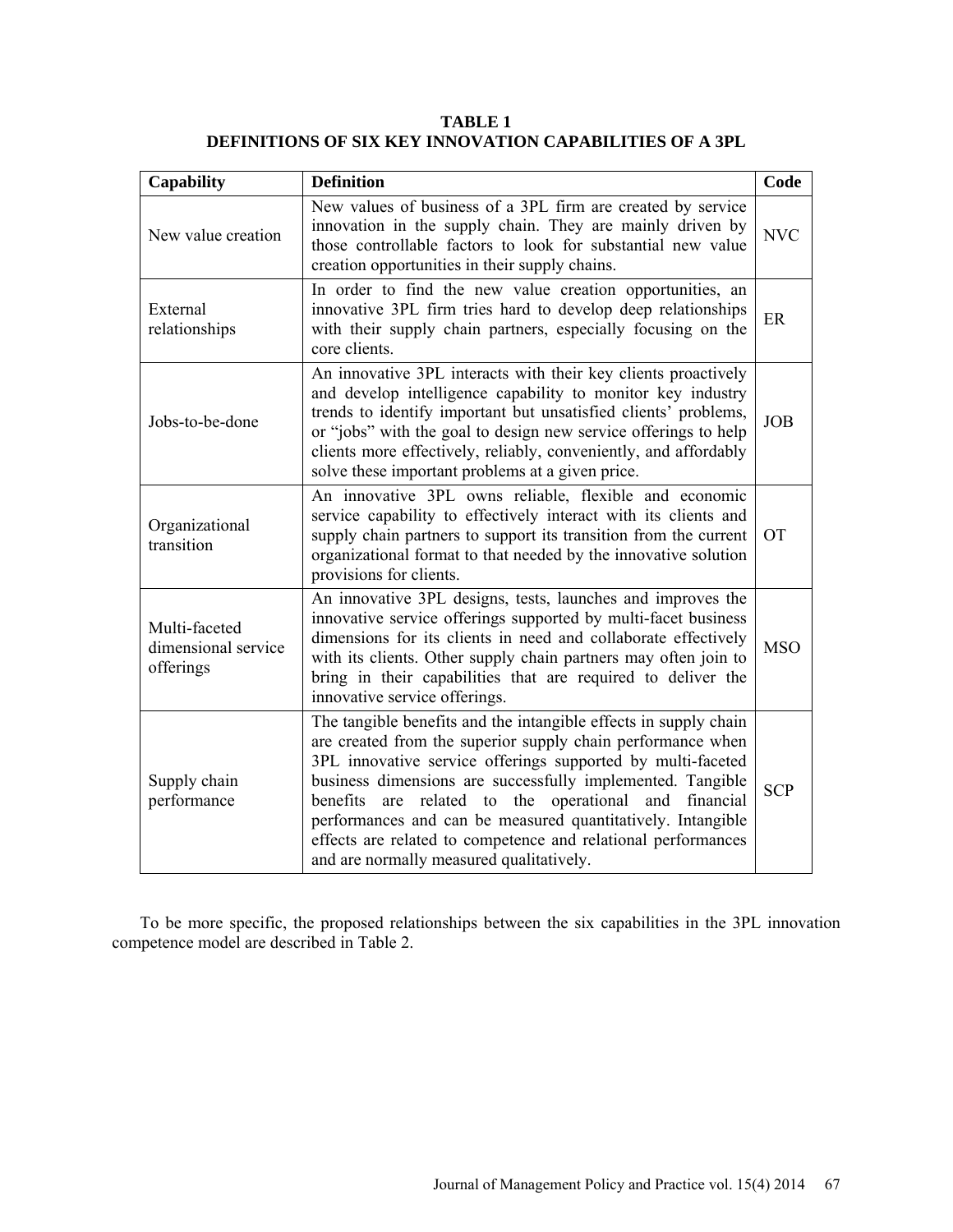#### **TABLE 2**

## **PROPOSED RELATIONSHIPS BETWEEN THE SIX CAPABILITIES IN THE 3PL INNOVATION COMPETENCE MODEL**

| P1:      | A strong drive to create substantial new value positively affects 3PL firms, leading<br>them to develop deep relationships with current or potential clients, which in turn<br>may lead to opportunities to create substantial supply chain value.         |
|----------|------------------------------------------------------------------------------------------------------------------------------------------------------------------------------------------------------------------------------------------------------------|
| P2:      | A deep relationship with current or potential clients positively affects 3PL firms'<br>ability to identify opportunities in the logistics of jobs-to-be-done within clients'<br>supply chains.                                                             |
| P3.1:    | Jobs-to-be-done logistics opportunities positively affect 3PL firms' collaboration<br>with clients and/or other supply chain partners, encouraging them to pursue<br>innovative multi-faceted logistics services to realize jobs-to-be-done opportunities. |
| $P3.2$ : | Jobs-to-be-done logistics opportunities positively affect 3PL firms' efforts to<br>transition their organizations from the current state to the new state meeting the<br>new requirements for pursuing innovative logistics services.                      |
| P4:      | The speed and effectiveness of organizational transition positively affects the<br>development and implementation of innovative multi-faceted logistics services.                                                                                          |
| P5:      | The innovative logistics service offerings, supported by the multi-faceted business<br>dimensions, positively affect the performance of the supply chain.                                                                                                  |
| P6:      | Superior supply chain performance provides supply chain partners with stronger<br>incentive and better knowledge to undertake the next innovation cycle for new<br>value creation.                                                                         |

A supply chain innovation award-winning case (Clabby, 2010) is used to illustrate how a 3PL innovation competence model operates. In the following case illustration, key innovation capabilities are expressed by the innovation activities. The rapid growth of the SUBWAY® franchise has made it even more challenging to ensure available supply while keeping the supply chain lean and product costs competitive in the food service industry. Independent Purchasing Cooperative (IPC) is the SUBWAY® franchisee-owned and operated nonprofit organization that negotiates the lowest cost for purchased goods and services. It does this while at the same time improving quality, enhancing competitiveness, and ensuring the best value to SUBWAY® franchisees and their customers. IPC is the 3PL in this case. Table 3 shows IPC's innovation activities and the identified relationships between these activities. These innovation activities were implemented between 2002 and 2004, in about 3 years. With the success of its supply chain innovation, this knowledge and experience has been utilized continuously for other major supply chain reconfigurations in the SUBWAY supply chains (Clabby, 2010).

#### **Diagnostic Instrument**

In Su et al.'s research (2012), 23 items were developed to measure the six key innovation capabilities in Figure 1. The validity and reliability of these items were verified through multiple 3PL innovation case studies and an extensive 3PL industry and innovation literature review (Cui, et al., 2009; 2010a; 2010b; 2012; Su, et al., 2011). These items were further examined and modified through the feedback from several 3PL executives and logistics researchers (Su, et al., 2011; 2012).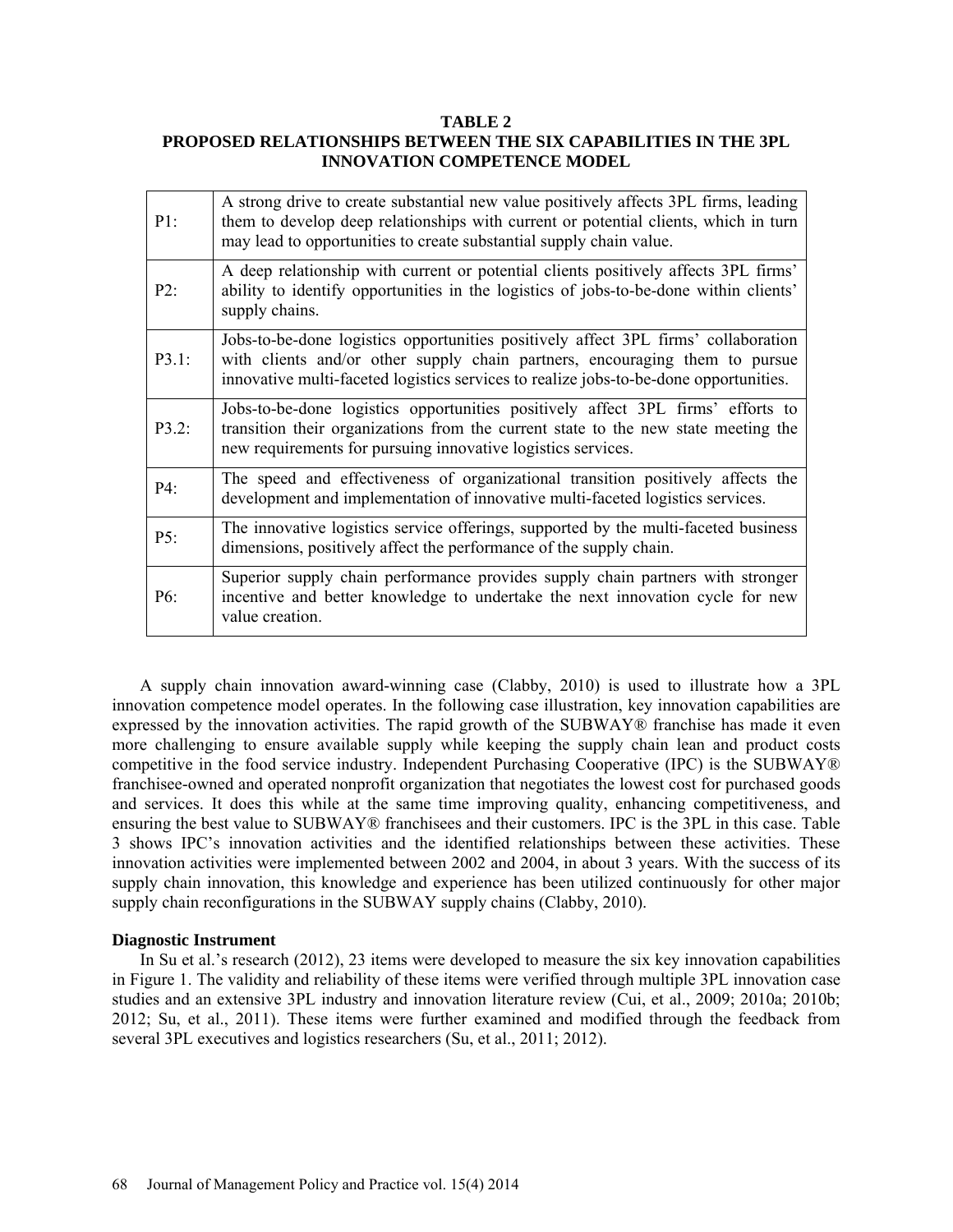## **TABLE 3 IPC AS A CASE ILLUSTRATION OF 3PL INNOVATION COMPETENCE MODEL**

| Innovation activities                                                                                                                                                                                                                                                                                                                                                                                                                                                                                                                                                                                                                                                     | Relationship<br>proposition                          |
|---------------------------------------------------------------------------------------------------------------------------------------------------------------------------------------------------------------------------------------------------------------------------------------------------------------------------------------------------------------------------------------------------------------------------------------------------------------------------------------------------------------------------------------------------------------------------------------------------------------------------------------------------------------------------|------------------------------------------------------|
| In an effort to better streamline and improve redistribution of slow-moving<br>dry products, IPC worked with C.H. Robinson and other supply chain<br>partners to consolidate multi-SKU shipments via truckload rather than less<br>than truckload (LTL) shipments.                                                                                                                                                                                                                                                                                                                                                                                                        | P <sub>1</sub>                                       |
| C.H. Robinson's network analysis identified a facility owned by Southwest<br>Sanitation (SWS) in Dallas, one of IPC's existing vendors. Leveraging C.H.<br>Robinson's technology, business processes, and transportation expertise, IPC<br>gained intelligence on the wider supply chain and identified more<br>opportunities to optimize loads and save.                                                                                                                                                                                                                                                                                                                 | P <sub>2</sub> , P <sub>3.1</sub> , P <sub>3.2</sub> |
| Dry co-resident manufacturing and distribution facilities greatly minimized<br>transportation miles and LTL shipments. IPC has built close, highly<br>collaborative relationships with its vendors to ensure continuous<br>improvement at all levels of the supply chain. IPC also created opportunities<br>for vendors to contribute to and benefit from the supply chain. By utilizing<br>technology, implementing best practices, inefficiencies and costs were<br>reduced in the whole supply chain. Although IPC hadn't formally named<br>their efforts "sustainability," their improvements were significantly reducing<br>truck miles and greenhouse gases (GHGs). | P <sub>4</sub> , P <sub>5</sub>                      |
| Subsequently, driven by the success of the SWS redistribution center (RDC),<br>IPC applied the concept of redistribution to faster-moving, refrigerated<br>proteins and also gained outstanding performance results.                                                                                                                                                                                                                                                                                                                                                                                                                                                      | P <sub>6</sub>                                       |

Source: summarized from Clabby (2010)



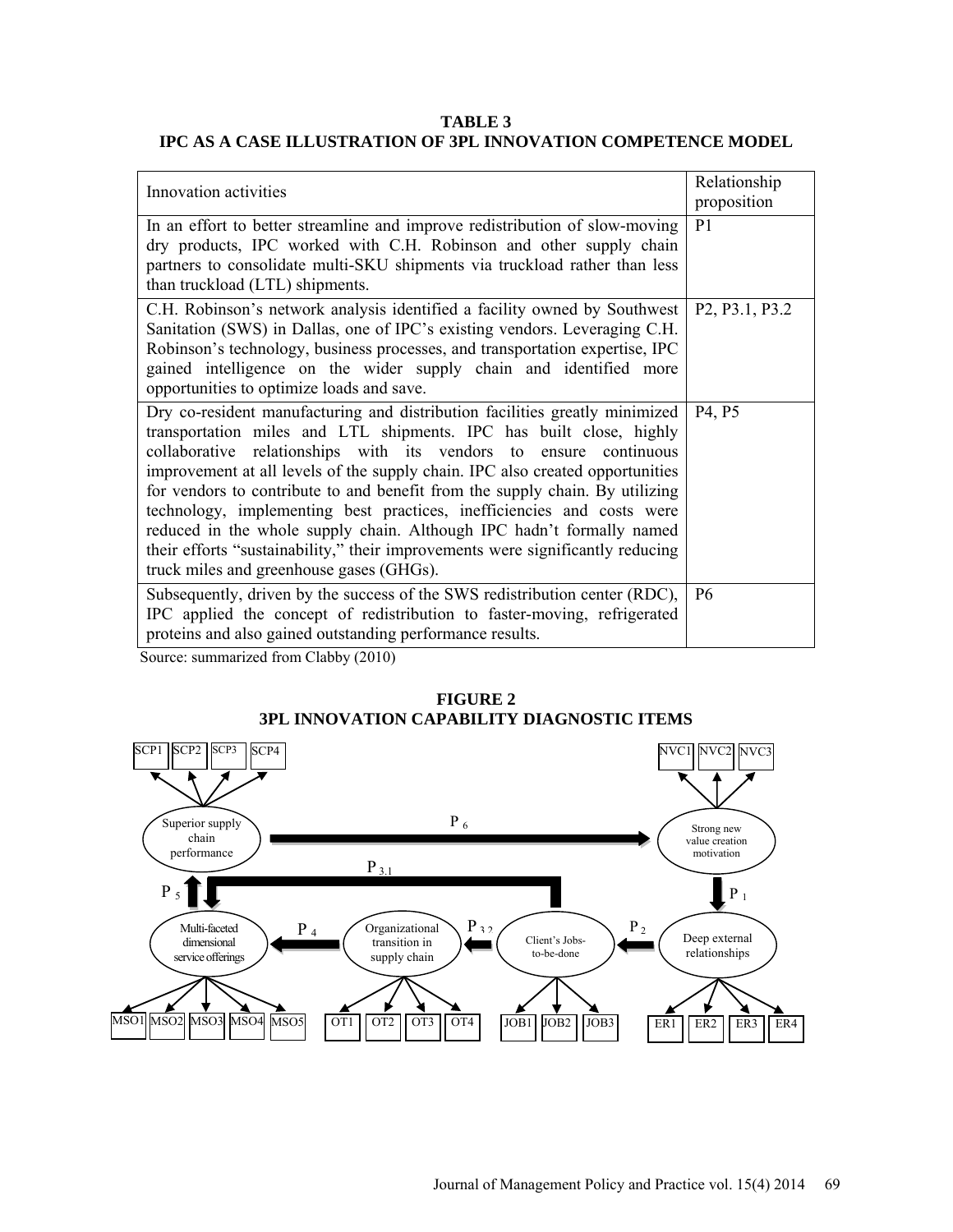In this paper, we use the 23 items developed in the aforementioned research as diagnostic items for the six innovation capabilities of the 3PL innovation competence model. Items associated with each capability are illustrated in Figure 2 and further described in detail in Table 4.

## **TABLE 4 DEFINITIONS OF 3PL INNOVATION DIAGNOSTIC ITEMS**

| Code             | Item Definition                                                                                                                                                                                                                                                                                                                                                                                                                                            |
|------------------|------------------------------------------------------------------------------------------------------------------------------------------------------------------------------------------------------------------------------------------------------------------------------------------------------------------------------------------------------------------------------------------------------------------------------------------------------------|
| NVC1             | The desire to grow and enhance competitiveness drives a 3PL to look for the new value<br>creation opportunities in its supply chains.                                                                                                                                                                                                                                                                                                                      |
| NVC <sub>2</sub> | The needs to integrate the supply chains and satisfy the requirements of the current and<br>potential customers motivate a 3PL to develop the new service offerings that may<br>create substantial value to the 3PL, its customers and other supply chain partners in<br>stake.                                                                                                                                                                            |
| NVC3             | The new value creation opportunities are often related to major regulatory changes,<br>emergence of new technologies, market disruptions, and environmental pressures in a<br>3PL's industry.                                                                                                                                                                                                                                                              |
| ER1              | The customer contact personnel play a critical role between a 3PL and its clients<br>because they are at the frontline where the inter-firm interactions occur.                                                                                                                                                                                                                                                                                            |
| ER <sub>2</sub>  | Good personal relationships from the top to the frontline employees between a 3PL and<br>its clients can facilitate and promote the sharing of proprietary information, as well as<br>joint exploration of market opportunities and joint development of new ideas.                                                                                                                                                                                        |
| ER3              | Favorable interactions between a 3PL's knowledgeable and experienced employees and<br>its key clients influence the willingness of clients to collaborate in new value creation<br>initiatives.                                                                                                                                                                                                                                                            |
| ER4              | The positive attitudes and effective communication skills of a 3PL's employees can<br>increase the confidence and trust of the clients with the 3PL.                                                                                                                                                                                                                                                                                                       |
| JOB1             | A 3PL has a good and formal mechanism to collect information regarding to the unmet<br>needs or unsolved problems of key clients or in the industry.                                                                                                                                                                                                                                                                                                       |
| JOB2             | A 3PL has a dedicated team to make good use of the collected information regarding to<br>the unmet needs or unsolved problems of key clients or in the industry to come up with<br>Customer Value Propositions (CVPs), that is, service offerings that can effectively help<br>clients to solve their unmet needs or unsolved problems at a reasonable price.                                                                                              |
| JOB3             | CVPs are the important premises that guide a 3PL's new value creation efforts.                                                                                                                                                                                                                                                                                                                                                                             |
| OT <sub>1</sub>  | A 3PL and its employee are not complacent to what they are providing to the markets<br>now and always ready to make the changes needed to serve customers better.                                                                                                                                                                                                                                                                                          |
| OT <sub>2</sub>  | The social and political dynamics of logistics innovation is an important issue as a 3PL                                                                                                                                                                                                                                                                                                                                                                   |
|                  | addresses the energy and commitment that are needed among coalitions of cross-<br>functional groups and supply chain partners to develop the innovation for clients.                                                                                                                                                                                                                                                                                       |
| OT <sub>3</sub>  | Individuals involved in individual transactions in a 3PL do not lose sight of the whole<br>innovation effort. Rather these individuals see things from a total picture and often<br>become strong advocates to the changes needed. Multiple functions, resources, and<br>disciplines are often needed to transform an innovative opportunity into a concrete<br>reality.<br>In a 3PL, innovations not only adapt to existing organizational and industrial |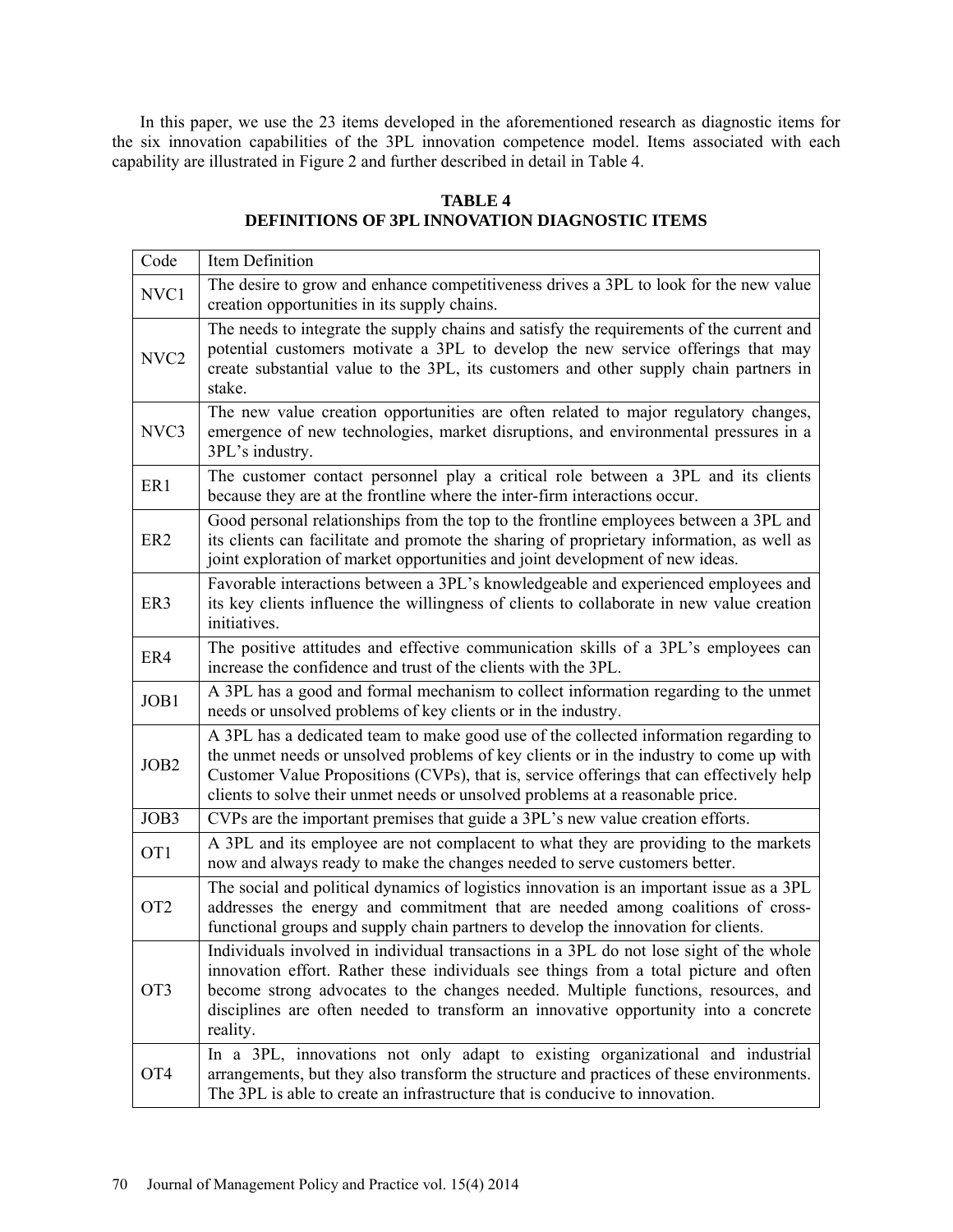| MSO1             | A 3PL designs and tests the innovative service offerings to meet the unmet needs of its<br>clients based on Customer Value Propositions defined by the 3PL. Once tested and<br>passed (or revised), the 3PL will launch the service offerings and improve them<br>overtime.    |
|------------------|--------------------------------------------------------------------------------------------------------------------------------------------------------------------------------------------------------------------------------------------------------------------------------|
| MSO <sub>2</sub> | Delivering innovative service offerings often incorporates multiple business dimensions<br>such as customer involvement, channel set-up, enabling technology, supply chain<br>partners, infrastructure adjustment, and organizational redesign.                                |
| MSO3             | Investing in new systems that will enhance supply chain integration and communication<br>is imperative in a 3PL's innovation process.                                                                                                                                          |
| MSO4             | A 3PL involves the critical decision-makers such as clients and supply chain partners to<br>the logistics innovation process as early as possible to develop a high level of trust<br>required for effective collaboration.                                                    |
| MSO <sub>5</sub> | A 3PL strives hard to establish commitment and create understanding among members<br>of the supply chain regarding logistics innovation to increase the willingness and ability<br>to collaborate effectively among these members.                                             |
| SCP1             | Successful implementation of innovative service offerings can create very positive<br>operational and financial performances to a 3PL. A 3PL's clients and its supply chain<br>partners would also achieve high operational and financial performances. (Tangible<br>benefits) |
| SCP <sub>2</sub> | Successful implementation of innovative service offerings can enhance a 3PL's<br>logistics innovation competence and develop better relationships with its clients and<br>supply chain partners. (Intangible effects)                                                          |
| SCP <sub>3</sub> | A 3PL has a good way to measure the tangible benefits and intangible effects created<br>by logistics innovation.                                                                                                                                                               |
| SCP4             | A 3PL has a good way to leverage the tangible benefits and intangible effects created<br>by logistics innovation to build stronger supply chain advantages.                                                                                                                    |

An executive interview tool with 23 questions is developed from the item definitions in Table 4 and used to assess quantitatively the innovation capabilities of a 3PL. Since 3PL service innovation must be led and driven by senior managers or executives in a 3PL, the interview tool is designed and targeted for the senior managers or executives to gain high quality information regarding the innovation of a 3PL. The interview questions are designed by using a seven-point Likert measurement scale following procedures of Churchill (1979) and Dunn, Seaker, and Waller (1994). Each question contains two types of query. The first type is to ask the interviewed executive to indicate the importance of the diagnostic item stated in the question to his/her company by giving an integer score between one and seven, that is, the higher the score, the greater the importance. The second type asks for his/her assessment of the company's current status regarding the diagnostic item asked in the question, again, by using the same measurement scale.

In Table 5, the third diagnostic item for the supply chain performance capability (SCP3) is used as an illustration of a question and its responses. It shows that the importance score for SCP3 is seven, which is greater than the current status score. In other words, the executive for the assessment deems SCP3 to be very important to the company. However, the current status is subpar at only five. Therefore, SCP3 can be an object for further enhancement on this innovation capability.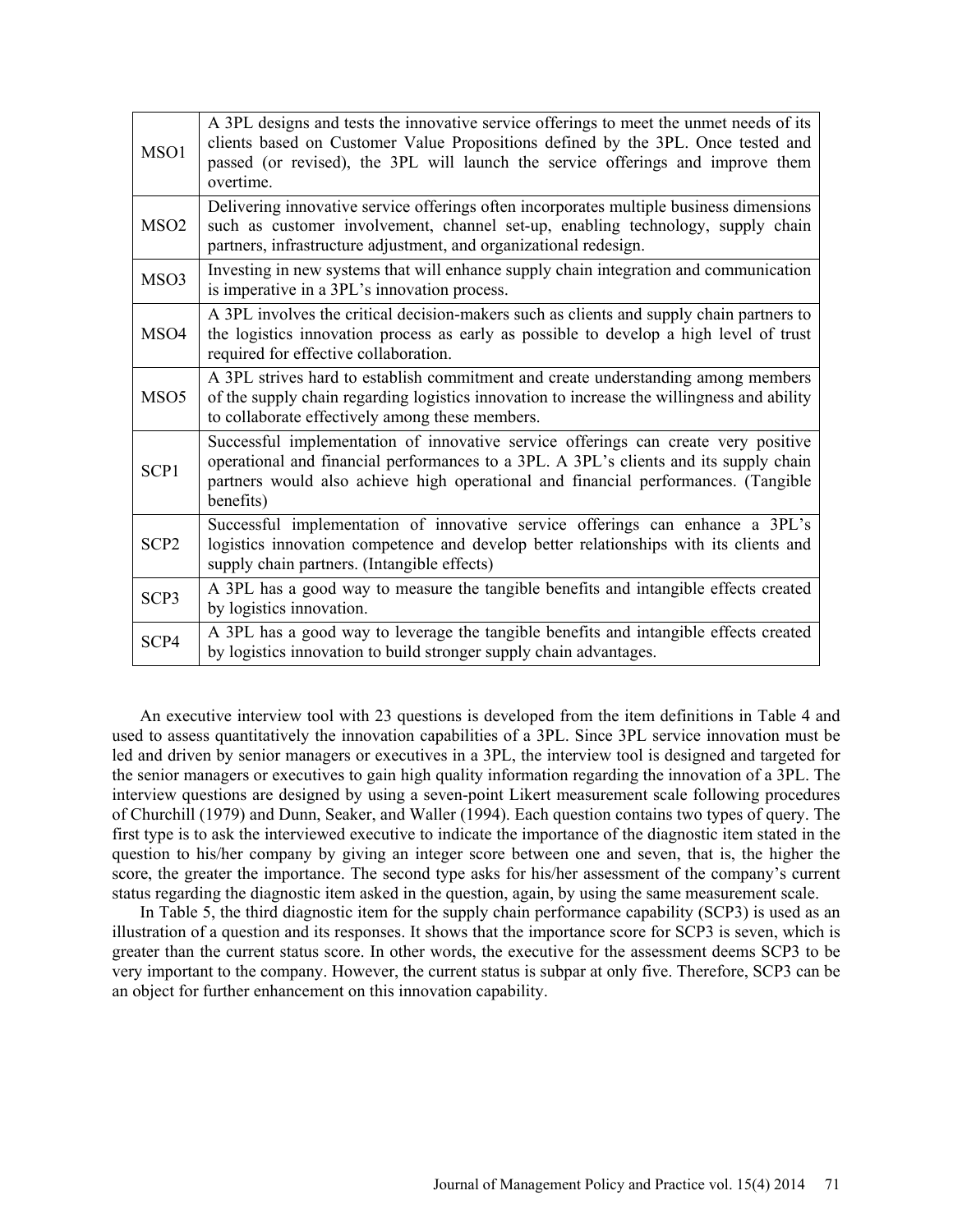## **TABLE 5 INTERVIEW QUESTIONS FOR THE DIAGNOSTIC ITEM: SCP3 IN TABLE 4**

| SCP3:             | Your company has a good way of measuring the tangible benefits and<br>intangible effects created by logistics innovation. |  |  |  |  |  |                                                                                                  |
|-------------------|---------------------------------------------------------------------------------------------------------------------------|--|--|--|--|--|--------------------------------------------------------------------------------------------------|
|                   |                                                                                                                           |  |  |  |  |  |                                                                                                  |
|                   | <b>Strongly Agree</b>                                                                                                     |  |  |  |  |  | Not very Important / Strongly Disagree $\leftarrow$ Neutral $\rightarrow$ Very Important $\land$ |
| <i>Importance</i> |                                                                                                                           |  |  |  |  |  |                                                                                                  |
| Current status    |                                                                                                                           |  |  |  |  |  |                                                                                                  |

## **RESULTS**

Using the executive interview tool developed in the previous section, this study assesses the innovation competence of two U.S. 3PLs, i.e. C.H. Robinson Worldwide, Inc. (CHRW) and Aeronet. From our survey data, these two firms were delivering very high revenue and profit growth during 2001- 2010 period and they have been aggressively developing their services into multiple functions and expanding service coverage to other regions. They have shown the characteristics of an advanced 3PL active in the business innovation.

A senior executive from each firm who possesses the experience and knowledge of the logistics innovation specific to that firm was chosen to fill out the questionnaire. The questionnaire was explained interactively to the interviewee in each case to guarantee a full understanding of all questions and the validity of the survey result. Because the main purpose of this questionnaire instrument is to assess an individual firm's innovation competence, the profile and the interview results of each company is presented and discussed separately. The details of the interview results are in the appendix.

## **C.H. Robinson Worldwide**

CHRW, founded by Charles Henry Robinson at Grand Forks, North Dakota in 1905 and based at Eden Prairie, Minnesota, is one of the largest 3PLs in the world with a 2010 gross margin of \$9.3 billion. As an industry-leading 3PL, CHRW provides not only freight transportation services but also a comprehensive portfolio of transportation, logistics, sourcing, and information services to more than 36,000 customers. The top 200 customers account for approximately 37 percent of total net revenues, and the largest customer was less than three percent of total net revenues. Since it became a publicly-traded company in 1997, CHRW has exceeded its long-term compounded annual growth target at 15 percent for net revenues, income from operations, and earnings per share.

CHRW owns a worldwide network of over 230 offices in North America, South America, Europe, Asia, Australia, and Middle East and access to over 49,000 transportation providers in the world. Its network of motor carrier capacity is considered the largest in North America. North American branches have a common technology platform that they use to match customer needs with supplier capabilities, to collaborate with other branch locations, and to utilize centralized support resources to complete all facets of the transaction. CHRW encourages its approximately 7,600 employees to be more service-oriented and creative through a performance-oriented compensation plan. A customer resource team is formed with many experienced professionals developed in house or hired from outside to focus on the special needs of customers.

A director of supply chain solutions with over 22 years experience was asked to fill out the questionnaire in May of 2011. The result of the innovation competence assessment for CHRW is presented in Table 6. Each capability is measured by the scores of its importance and current status calculated respectively by the average scores of all diagnostic items regarding this capability. The total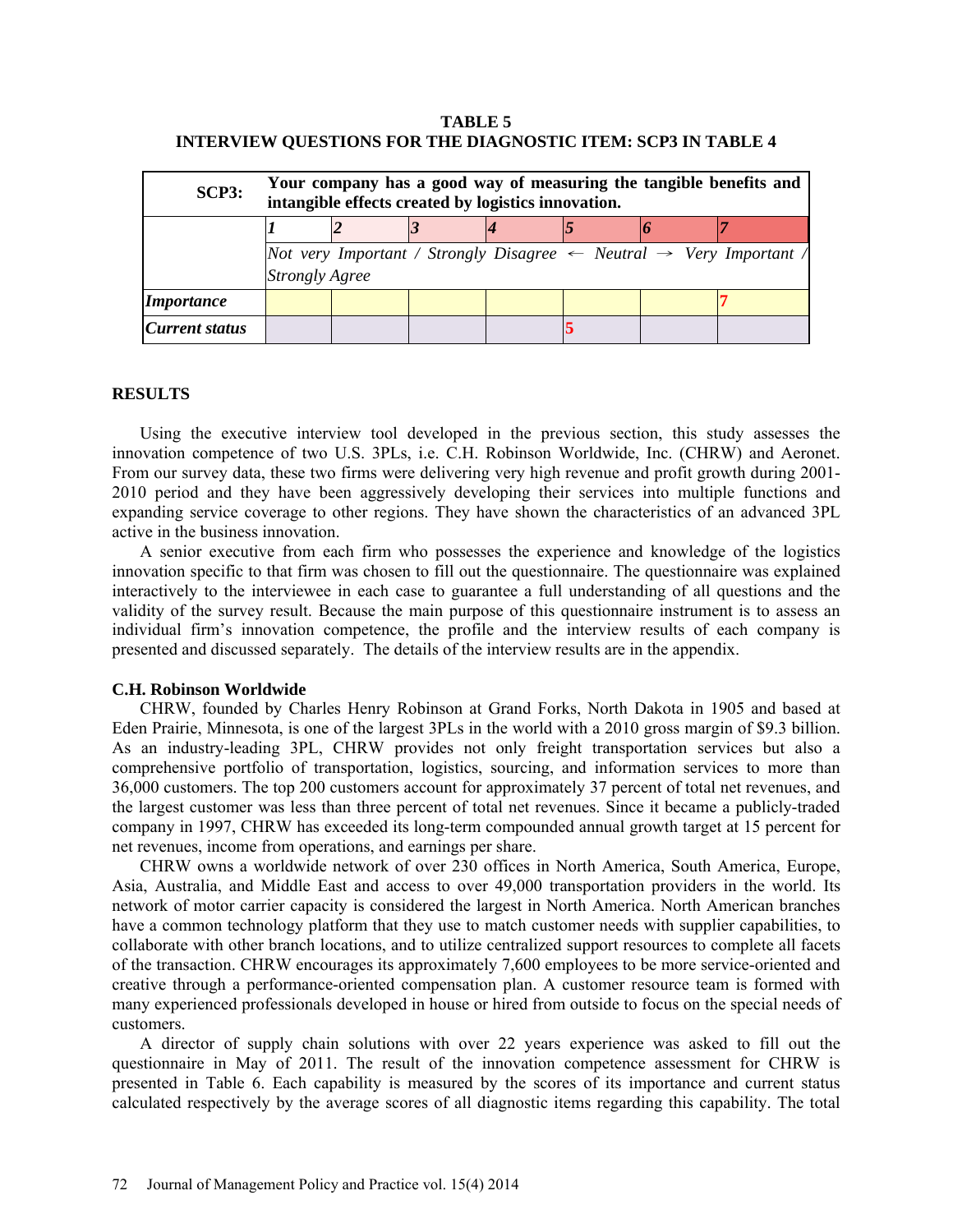scores for importance and current status are first summed up respectively and then an innovation competence ratio (IC ratio) is calculated by dividing the current status sum over the importance sum. This ratio is a percentage between 14% and 100%; the higher the percentage, the more innovative the 3PL under assessment is.

| Capability                      | <b>Current Status</b> | Importance<br>(Firm Goal) | Gap     |
|---------------------------------|-----------------------|---------------------------|---------|
| <b>NVC</b>                      | 4.67                  | 5.00                      | $-0.33$ |
| ER                              | 6.00                  | 6.75                      | $-0.75$ |
| <b>JOB</b>                      | 5.67                  | 6.33                      | $-0.67$ |
| <b>OT</b>                       | 5.00                  | 6.00                      | $-1.00$ |
| <b>MSO</b>                      | 5.60                  | 6.20                      | $-0.60$ |
| <b>SCP</b>                      | 5.00                  | 7.00                      | $-2.00$ |
| Competence (capability average) | 5.35                  | 6.26                      | $-0.91$ |
| Total scores                    | 123                   | 144                       | $-21$   |
| IC Ratio                        | 85%(123/144)          |                           |         |

**TABLE 6 RESULTS OF INNOVATION COMPETENCE ASSESSMENT – CHRW**

Note: IC Ratio=Total scores of 23 questions on current status÷Total scores of 23 questions on importance

As a whole, CHRW got an IC ratio of 0.85, which implies that CHRW is 15% behind its ideal innovation competence level. The score level actually reveals CHRW's management philosophy. The new value creation (NVC) current status score is the lowest at 4.67, resulting primarily from the low score of NVC3 (the ability to notice the major regulatory changes, emergence of new technologies, market disruptions, and environment pressures) at only two out of seven. It shows that CHRW may pay less attention to changes in the external environment. Instead, CHRW focuses more on customers' current needs and establishes a tight relationship with its supply chain members. Based on CHRW's profile presented above, CHRW is a company with very strong supply chain and customer orientation. It strives to serve customers better with a highly collaborative carrier network and dedicated employees. Thus, it gives ER (external relationships with its supply chain partners) the second highest importance, next to SCP (supply chain performance), the highest importance score among all capabilities. In addition, the strong external relationships help CHRW identify customers' potential needs and develop appropriate service offerings. CHRW has a relatively high achievement in its goals of JOB (client's job-to-be-done) and MSO (multi-faced dimensional service offerings). This result implies that CHRW has sensed the needs for quick response to the dynamics of customers' demand. Looking at Gap statistics, SCP and OT (organizational transition) have lagged behind other capabilities. It probably reveals the common challenge of a large corporation: setting high performance goals but having difficulty positioning the organization for change. Finally, it shows that CHRW considers superior supply chain performance the most important capability and the current situation is approximately 30 percent behind the goal.

An innovation competence diagnostic radar diagram is also developed to assist a 3PL innovation team to better capture and discuss the key gaps among its six core capabilities. In Figure 3, C.H. Robinson's radar diagram is shown. It is clear that the importance scores of six capabilities are all higher than their respective current status scores. SCP (supply chain performance capability), a very important capability to C.H. Robinson, presents the largest gap and also the biggest opportunity for this 3PL. The second point to note from the radar diagram is NVC (new value creation capability) showing relative lower score than the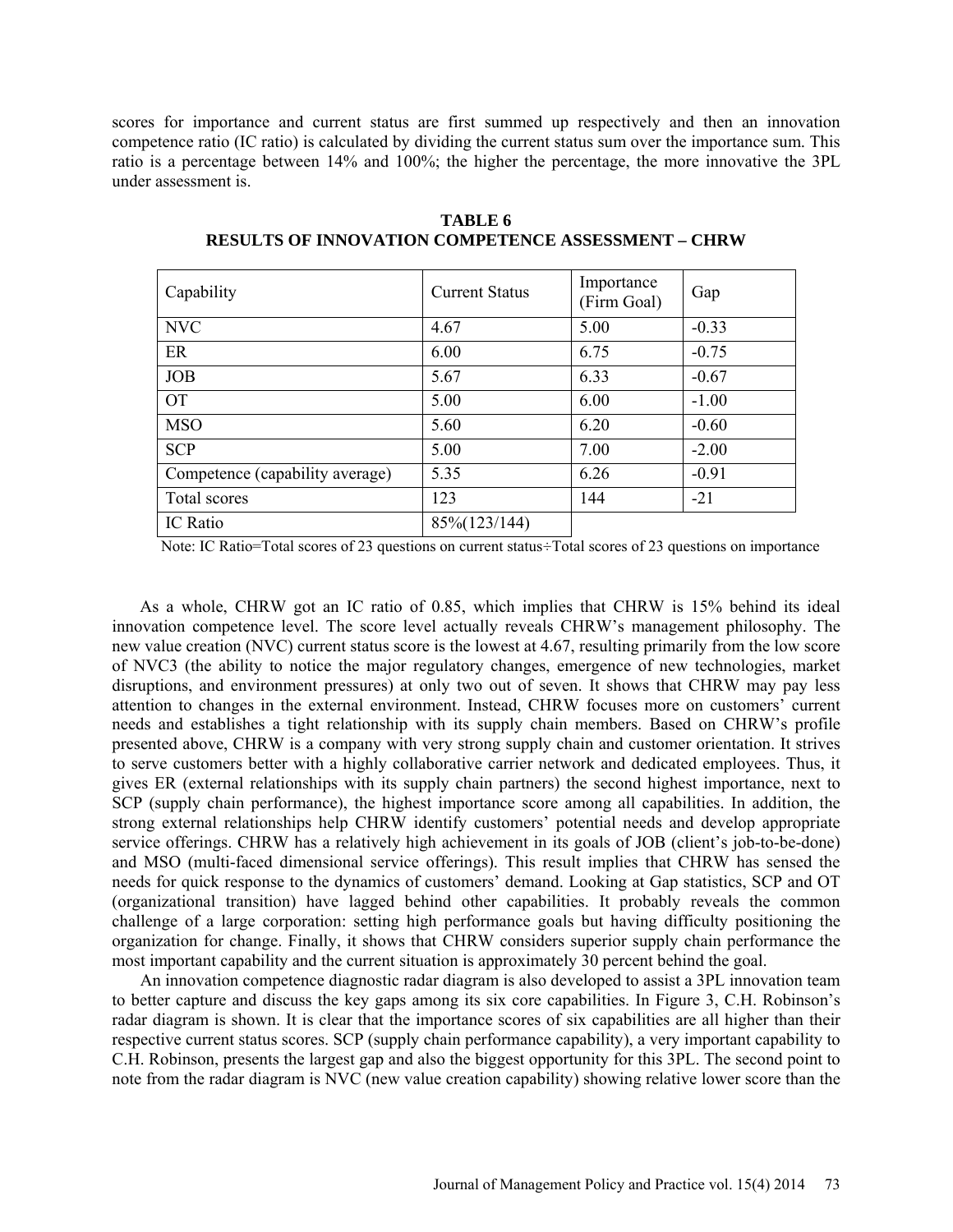rest. It asserts our previous discussion that C.H. Robinson sticks with customers and does not concern too much on the external environment to drive its value creation efforts.



**FIGURE 3 RADAR CHART FOR THE INNOVATION COMPETENCE MODEL OF CHRW**

## **Aeronet**

Aeronet, an Irvine, CA based company founded in 1982, offers integrated logistics solutions including a full range of domestic and international time-definite shipping, import/export management, total supply chain management, warehousing and distribution. It owns over 600 offices and partners located throughout the U.S. and in 75 countries worldwide. It features urgent logistics solutions and has developed a sophisticated system, using a combination of planning and warehousing, to manage emergency and urgent deliveries throughout the world. Aeronet currently has 150 employees and generated the revenue of \$70 million in 2010 fiscal year. Its revenue comes from Asia (60%), North America (20%), Europe (15%), and the rest of the world (5%) (Aeronet, 2013).

A senior VP of Aeronet with experience over 20 years was interviewed in June, 2011. The results of the innovation competence assessment are presented in Table 7. As a whole, Aeronet evaluates itself as 21% behind the goal of innovation competence based on the IC ratio. Aeronet considers that all innovation competence is of high importance at six or above out of seven, and ER (external relationships), MSO (multi-faceted dimensional service offerings), and OT (organizational transition) are the top three important capabilities. The result shows that Aeronet emphasizes its capability to promptly respond to customers' needs. That is likely so because Aeronet focuses on urgent logistics, which rely heavily on a highly integrated network and agile logistics capability. Except for ER, the gaps between current status and the goal of innovation capabilities are quite large and require further improvement. To shorten the gaps in OT and MSO, Aeronet needs to enhance its capabilities to support customers' needs and offer appropriate service to the customers who need urgent logistics. Aeronet requires collaboration among supply chain partners and team members. In addition, Aeronet should get its customers involved in the process of new service development and collaborate with its customers to deliver innovative service offerings.

Since Aeronet is a relatively small firm, it seems to cultivate a very close relationship with its clients. However, due to its small nature, it is probable that Aeronet does not have enough resources and talents to keep up with the goals of most of the innovation capabilities. It may be the reason the company has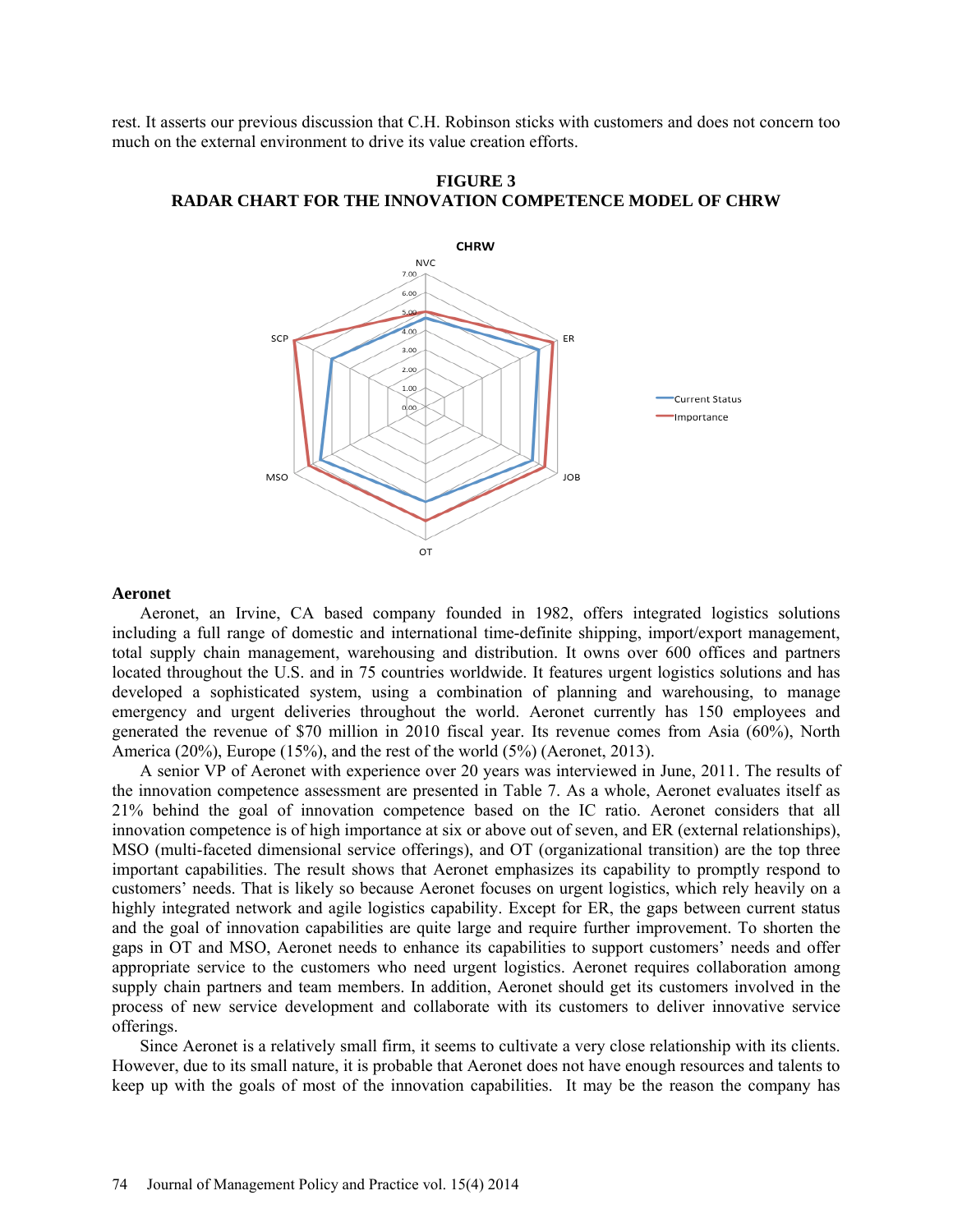sought alliances in Asia and Europe to extend its service network and increase its global coverage for North American customers.

| Capability                      | <b>Current Status</b> | Importance<br>(Firm Goal) | Gap     |
|---------------------------------|-----------------------|---------------------------|---------|
| <b>NVC</b>                      | 5.00                  | 6.33                      | $-1.33$ |
| ER                              | 6.50                  | 7.00                      | $-0.50$ |
| <b>JOB</b>                      | 4.67                  | 6.00                      | $-1.33$ |
| <b>OT</b>                       | 4.75                  | 6.75                      | $-2.00$ |
| <b>MSO</b>                      | 4.80                  | 6.80                      | $-2.00$ |
| <b>SCP</b>                      | 5.50                  | 6.50                      | $-1.00$ |
| Competence (capability average) | 5.22                  | 6.61                      | $-1.39$ |
| Total scores                    | 120                   | 152                       | $-32$   |
| IC Ratio                        | 79%                   |                           |         |

**TABLE 7 RESULTS OF INNOVATION COMPETENCE ASSESSMENT – AERONET**

The innovation competence diagnostic radar diagram for Aeronet is shown in Figure 4. Again, the importance scores of six capabilities are all higher than their respective current status scores. The capability gaps are larger in this case. MSO (multi-faceted dimensional service offerings) and OT (organizational transition) were assessed to have the wider gaps that seem to require immediate management attention.

## **FIGURE 4 RADAR CHART FOR THE INNOVATION COMPETENCE MODEL – AERONET**

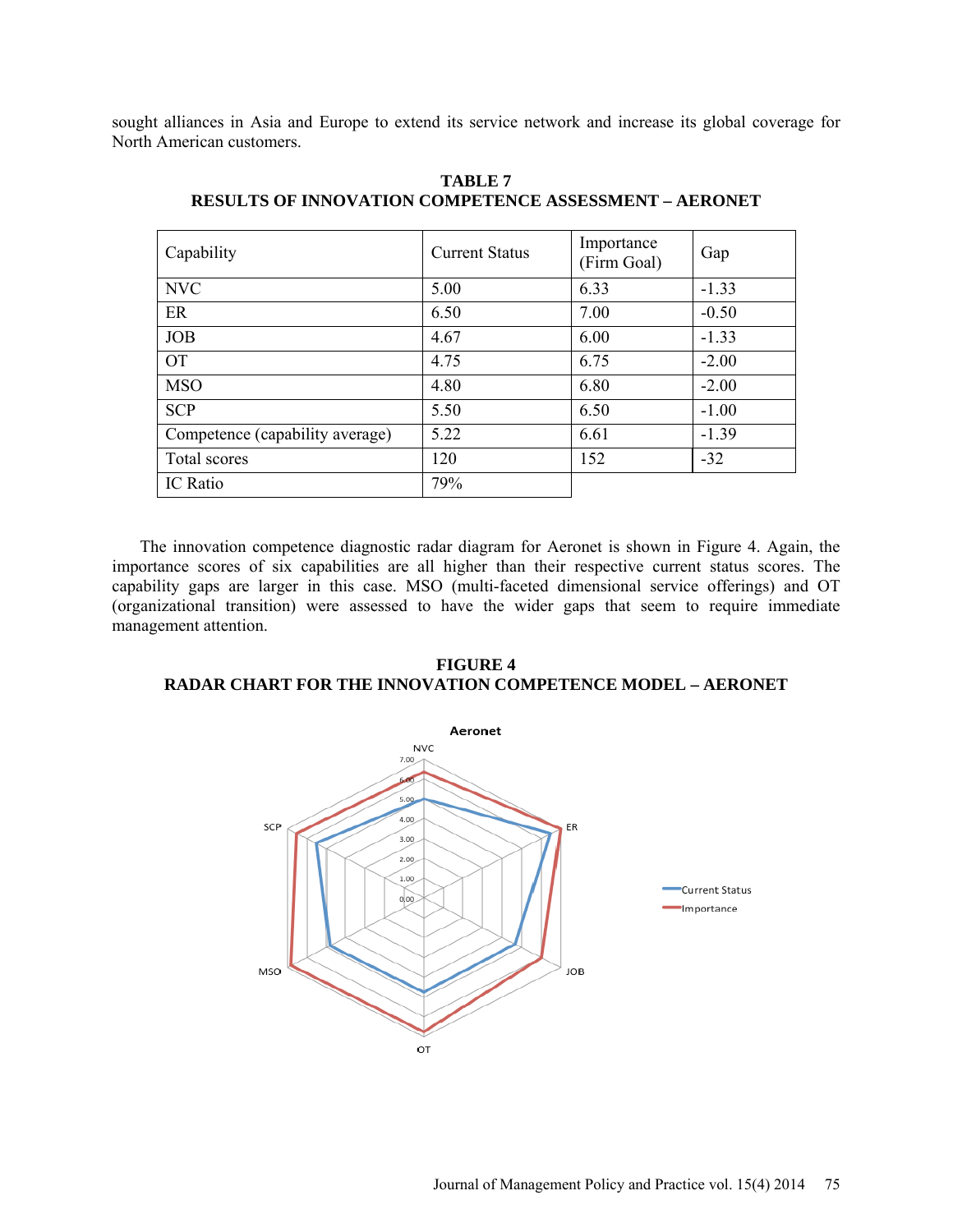#### **DISCUSSION**

Logistics in business is growing complex and far reaching. However, logistics has also become more important and strategic to industrial and trading firms. 3PLs meeting the logistics needs of these firms in the 21st century are service intensive and require the ability to adapt quickly to constant changes from their customers or the environments in which they are situated. Innovation is now a core competence that 3PLs are seeking to ensure their roles as logistics experts for their clients, creating new value and fending off risks and uncertainties in an ever changing world.

Developing innovation competence is difficult but not impossible. Based on the research outputs of several recent major 3PL innovation studies (Cui, et al., 2008, 2009, 2010b; Su, et al., 2011, 2012), this paper is able to design an innovation competence assessment tool for 3PLs to aid them to assess their competence status and discover the capability gaps deviating from the firms' goals. This information allows 3PLs to identify key innovation capability(ies) requiring most efforts to improve.

Summarizing from the assessment results of two 3PLs discussed in the section of results, the first observation is that results of the two cases are all unique. Since each 3PL and the executives who filled out the questionnaire are different in many aspects, the results should not be compared and must be considered on a case-by-case basis. Rather, the assessment result of each case reflects the sole condition of that 3PL and ought to be used only by the 3PL to develop its own innovation competence enhancement strategy.

The second observation is that the importance scores are higher than the current status scores in all two cases. Since the interview and survey were conducted by an author with an executive interviewee in each case, this gap reflects the results from an objective assessment tool and a subjective assessment by the executive with the aid of a neutral third party researcher. Without other proper means, this approach is a reasonable way to help a 3PL, with the assistance of its senior executive(s), to systematically identify opportunities to improve its innovation competence.

The third observation finds that the gaps of six innovation capabilities vary in a range for all two cases. Identification of this variance means the assessment tool helps a 3PL to distinguish the innovation capability(ies) most needed for improvement from those less needed. The innovation competence assessment radar can effectively identify the key gaps among the six core innovation capabilities. In a world of limited resources for many businesses, it is quite valuable to prioritize options of strategic importance such as the innovation competence development program in a 3PL for its resource allocation.

Since the 3PL innovation competence assessment tool developed in this paper is derived from academic research, the innovation capabilities, its relationship propositions, and the diagnostic items in questionnaire format are not easy to comprehend fully by the interviewee by simply reading through the questionnaire. Therefore, a limitation of using this tool is that a researcher or consultant familiar with the tool is needed to conduct the interview through a face-to-face discussion or a personal phone call. After the interview and collection of the questionnaire, the basic statistical analysis must first be done and then the results be interpreted together with the executive(s) of the 3PL to identify innovation competence enhancement opportunities. Furthermore, due to the limit of the time and resource, this study only assessed the innovation competence of two U.S. 3PLs. Even though the results indicate the diagnostic instrument is useful as an innovation competence assessment tool, it will create more insights and understanding on the use of the tool by surveying more 3PLs with high financial performance in the future studies.

The purpose of this study is more practically oriented: to design an innovation competence assessment tool that is relatively easy to be applied by practitioners and researchers. Many research issues remain regarding the 3PL innovation competence model developed in this paper. First, each innovation capability by itself can be a profound research area worthy of further research efforts. Researchers should aim to provide more insights to both the practice and the theory regarding future 3PL innovation studies. Second, the proposed relationships between capabilities in Figure 1 are derived from qualitative case studies. They should be examined through a quantitative approach regarding their validity and reliability for theoretical rigor. Third, it would be interesting to work closely with some 3PLs on applying the tool to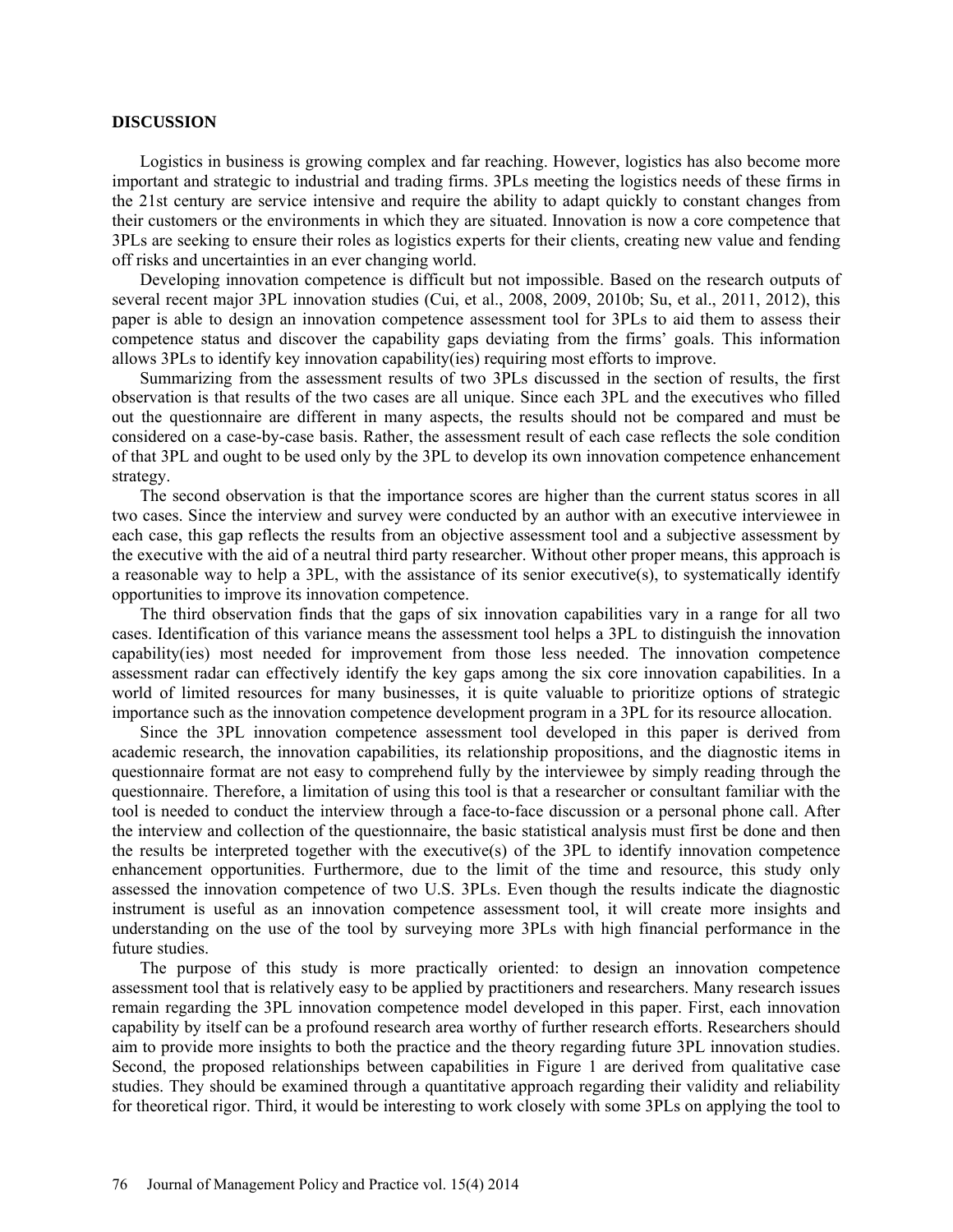enhance its innovation competence using a multiple-year action research approach. The effort may improve the current competence model and produce more theories and practical guidelines for the management and study of 3PL innovation.

## **CONCLUSION**

Industrial and trading firms have outsourced a broader range of logistics services (e.g., financial services, contract manufacturing, procurement support) and some even desire 'one-stop shopping' to ensure a single point of contact. 3PLs that cannot meet such demanding customer requirements might be forced to serve as subcontractors to those who can, thus, incur the risk of lower profit margins, and experience fewer growth opportunities. Through innovation, 3PLs can offer a broader range of services meeting specific customer demands. Furthermore, customers that will be partners for 3PLs' innovation activities will be those who offer a greater potential for growth and profitability (Wagner & Sutter, 2012).

This paper reports and discusses the application of recently developed 3PL innovation theories on the assessment of 3PL innovation competence and its related findings. The key contribution of this paper is the development of a 3PL innovation competence model and the design of an assessment tool for 3PL innovation competence. This tool was used to assess the innovation competence of two U.S. 3PLs. The assessment results provide useful managerial information to 3PL executives to tap into the innovation capability gaps that hinder 3PLs from being more innovative.

Since there is rare literature in theory or in practice on assessing the innovation competence of 3PLs, the findings in this paper are encouraging regarding the applicability of this new tool developed for assessing 3PL innovation competence. However, we notice that there are still research issues yet to be explored and further studies are needed to advance the knowledge regarding the 3PL innovation competence.

#### **REFERENCES**

- Aeronet (2013). Company website, accessed February 15, 2013, available at [http://www.aeronet.com/corporate/Default.aspx.](http://www.aeronet.com/corporate/Default.aspx)
- Armstrong & Associates (2013). Company website, accessed February 15, 2013, available at [http://www.3plogistics.com/3PLmarketGlobal.htm.](http://www.3plogistics.com/3PLmarketGlobal.htm)
- Berman, J. (2013), UPS reports record fourth quarter 2012 earnings performance. *Logistics Management*, January 31.
- Bettis, R. & Prahalad, C. (1995). The dominant logic: Retrospective and extension. *Strategic Management Journal*, 16, (1), 5–14.
- Bowersox, D. J., Daugherty, P. J., Dröge, C. L., Rogers, D. L. & Wardlaw, D. L. (1989). *Leading edge logistics—competitive positioning for the 1990s*, Oak Brook, IL: CLM.
- Burnson, P. (2011). Top 3PLs: getting the balance right. *Logistics Management Magazine*, June.
- Churchill, G. A., Jr. (1979). A paradigm for developing better measures of marketing constructs. *Journal of Marketing Research*, 16, (1), 64-73.
- Clabby, D. (2010). *The quick-serve leader's green supply chain strategy*, CSCMP: Supply Chain Innovation Award Case.
- CLM (Council of Logistics Management) (1995). *The challenge of managing continuous change*, Global Logistics Research Team at Michigan State.
- Cui, L., Hertz, S. & Su, S. I. (2008). How do regional third-party logistics firms innovate? An international study. *Proceedings of International Conference on Greater China Supply Chain and Logistics*, Taipei, Taiwan, E15.1-13.
- Cui, L., Su, S. I. & Hertz, S. (2009). How do regional third party logistics firms innovate? A crossregional study. *Transportation Journal,* 48, (3), 58-65.
- Cui, L., Hertz, S. & Su, S. I. (2010a). Innovation in an international third party logistics firm: a strategyas-practice perspective, *Journal of Transport and Supply Chain Management*, 4, (1), 69-88.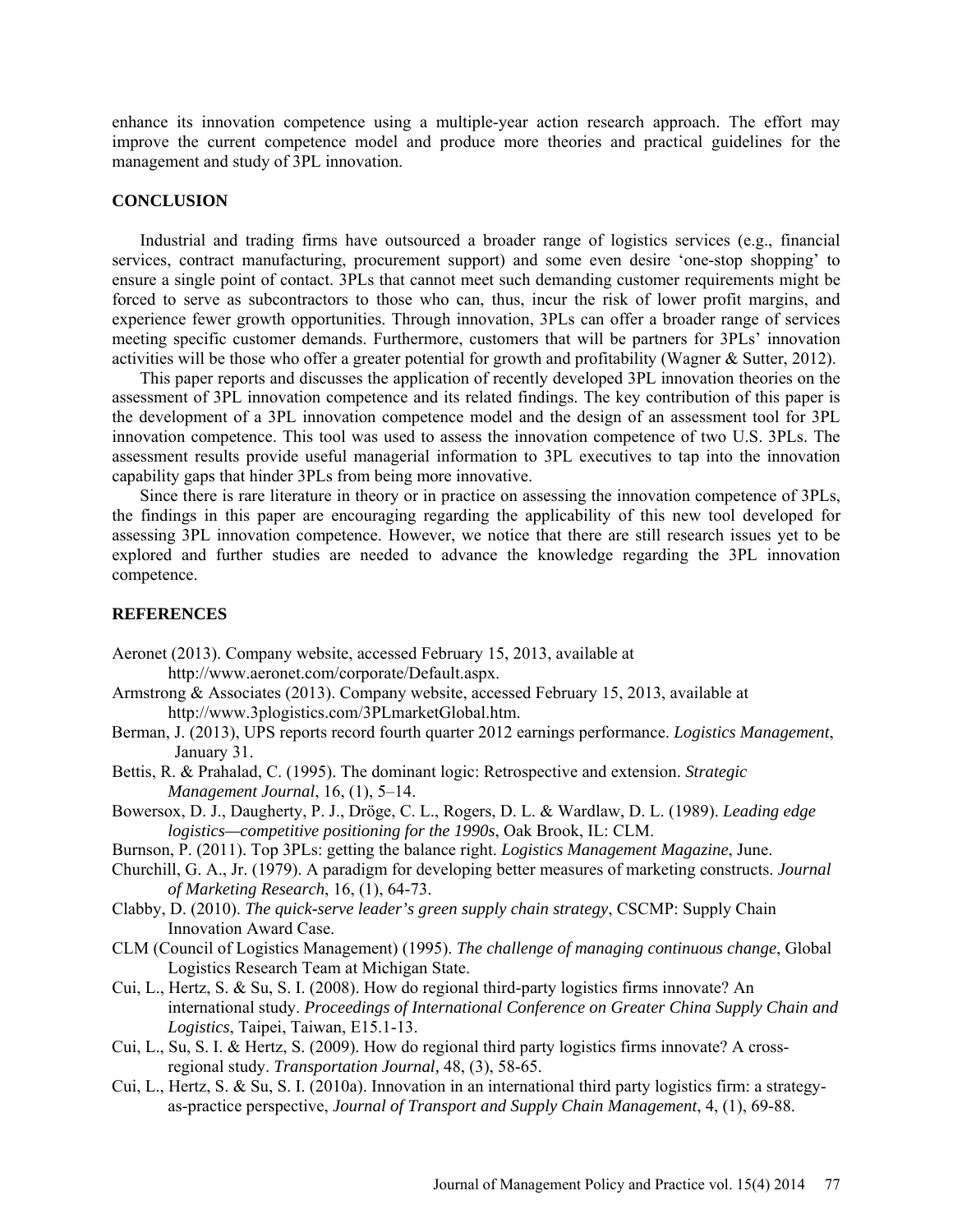- Cui, L., Hertz, S. & Su, S. I. (2010b). Factors Influencing Logistics Innovation at Logistics Firms. *The Nordic Logistics Research Network (NOFOMA) Conference Proceedings*. Kolding, Denmark.
- Cui, L., Su, S. I. & Hertz, S. (2012). Logistics innovation in China. *Transportation Journal*, 51, (1), 98- 117.
- Dunn, S. C., Seaker, R. F. & Waller, M. A. (1994). Latent variables in business logistics research: scale development and validation. *Journal of Business Logistics*, 15, (2), 145-172.
- Economicsnewspaper.com (2011). Despite high fuel prices: UPS aiming for record profit, accessed April 26, 2011, available at [http://economicsnewspaper.com/policy/german/despite-high-fuel-prices](http://economicsnewspaper.com/policy/german/despite-high-fuel-prices-ups-aiming-for-record-profit-18835.html)[ups-aiming-for-record-profit-18835.html.](http://economicsnewspaper.com/policy/german/despite-high-fuel-prices-ups-aiming-for-record-profit-18835.html)
- Flint, D. J., Larsson, E., Gammelgaard, B. & Mentzer, J. T. (2005). Logistics innovation: a customer value-oriented social process. *Journal of Business Logistics,* 26, (1), 113-147.
- Gaynor, J., Mackiewicz, A. & Ramaswami, R. (2009), *Entrepreneurship and innovation: the leys to global economic recovery*, UK: Ernst & Yang.
- Halldorsson, A. & Skjott-Larsen, T. (2004). Developing logistics competencies through third party logistics relationships. *International Journal of Operations & Production Management*, 24, (2), 192-206.
- Kandampully, J. (2002). Innovation as the core competency of a service organisation: the role of technology, knowledge and networks. *European Journal of Innovation Management*, 5, (1), 18 – 26.
- Knemeyer, A. M. & Paul, R. M. (2005). Exploring the potential impact of relationship characteristics and customer attributes on the outcomes of third-party logistics arrangements. *Transportation Journal,* 44, (1), 5-19.
- Langley, C. J., Jr. & Capgemini (2010). *2010 third-party logistics -the 15th annual survey*, Georgia Institute of Technology and Capgemini.
- Lau, K. H. & Zhang, J. (2006). Drivers and obstacles of outsourcing practices in China. *International Journal of Physical Distribution and Logistics Management*, 36, (10), 776-792.
- Lieb, R. C. (2008). The North American third-party logistics industry in 2007: the provider CEO perspective. *Transportation Journal*, 47, (2), 39-53.
- Linden, G., Dedrick, J. & Kraemer, K. L. (2011). Innovation and job creation in a global economy: the case of Apple's iPod. *Journal of International Commerce and Economics*, 3, (1), 223-240.
- Mentzer, J. T., Stank, T. P. & Esper T. L. (2008). Supply chain management and its relationships to logistics, marketing, production and operations management. *Journal of Business Logistics,* 29,  $(1), 31-46.$
- Mullen, R. (2004). Innovation: the DNA of UPS, *The State of Business magazine*, 17(2).
- Oke, A. (2008). Barriers to innovation management in logistics service providers. In S. Wagner & C. Busse (Eds.), *Managing innovation - the new competitive edge for logistics service providers*. Berne, Switzerland: Haupt, 13-30.
- Olavarrieta, S. & Ellinger, A. (1997). Resource-based theory and strategic logistics research. *International Journal of Physical Distribution & Logistics Management*, 27, (9/10), 559–587.
- Panayides, P. M. & So, M. (2005). Logistics service provider–client relationships. *Transportation Research Part E,* 41, (3), 179-200.
- Prahalad, C. K., & Hamel, G. (1990). The core competence of the corporation. *Harvard Business Review*, 68, (3), 79–91.
- Su, S. I., Hertz, S. & Cui, L. (2011). Developing a conceptual framework for logistics innovation at 3PL firms - a case study approach. *POMS 22nd Annual Meeting Proceedings*, Reno, NV.
- Su, S. I., Cui, L. & Hertz, S. (2012). Developing a theoretic framework and propositions for the innovation of the third-party logistics service providers. *POMS 23rd Annual Meeting Proceedings*, Chicago, IL.
- UK DTI. (2003). *Competing in the global economy: the innovation challenge*. Department of Trade and Industry, United Kingdom.